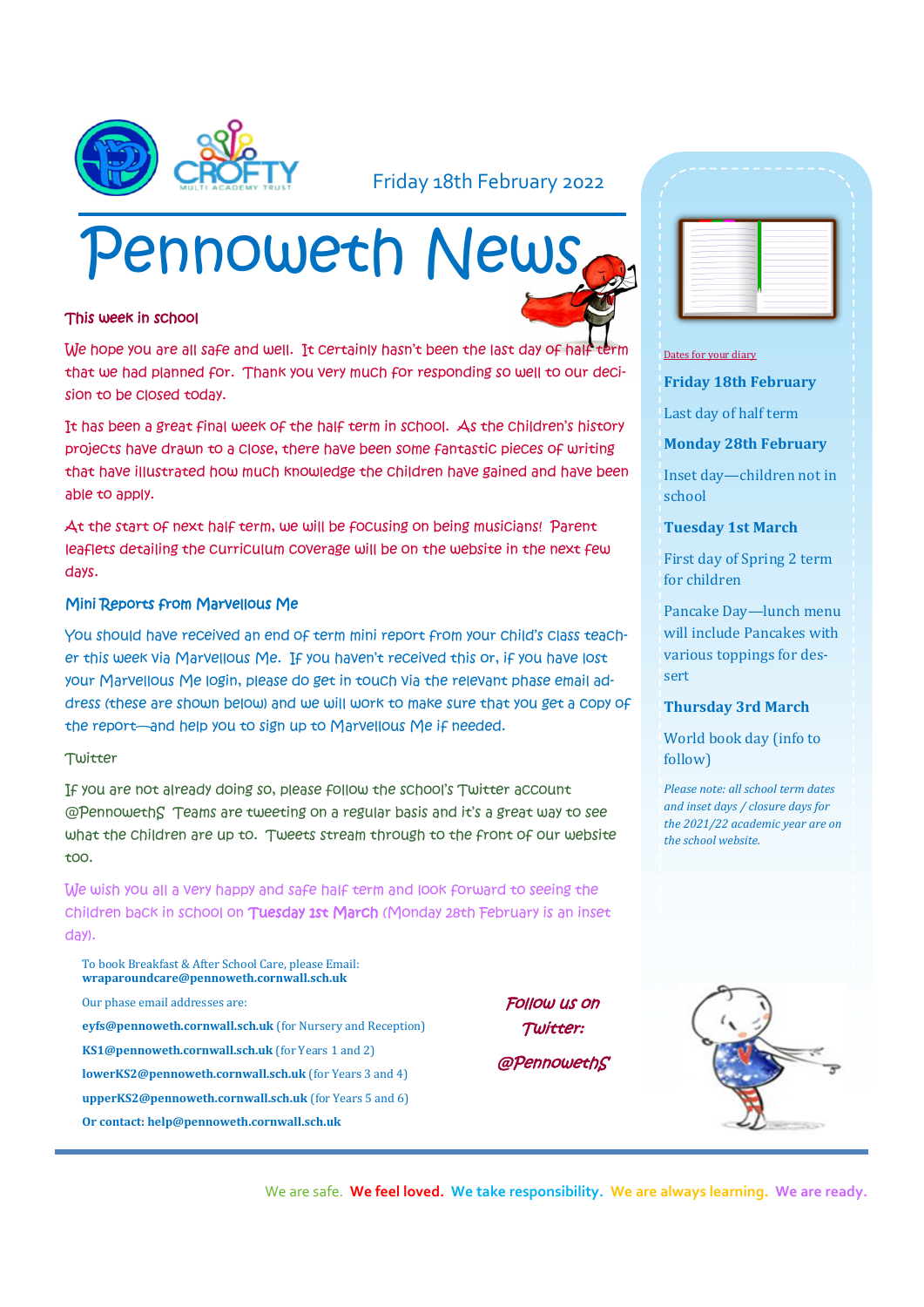## Character Qualities

We have 4 key characteristics that we are always on the lookout for! Each of these is represented by a character.

Considerate children are thoughtful, caring, sympathetic, helpful, polite, attentive, mindful and patient.

Inquisitive children are curious, inquiring, questioning, intrigued and eager to know.

Courageous children are bold, brave, valiant adventurous and determined.

Children who are being fun will be enthusiastic, excited, energetic, cheerful, light-hearted and will laugh!

We also have our Stars of the Week, who have been classroom superstars and DNA Champions for each phase.

| Quality     | Children Spotted in R, y1 and Y2 | Children Spotted in Y3, Y4, Y5 and Y6 |
|-------------|----------------------------------|---------------------------------------|
|             |                                  |                                       |
| Considerate | Porthcurno: Archie               | Newlyn: Amelia                        |
|             | Gwithian: Noah R                 | Mevagissey: Adam                      |
|             | Marazion: Kairi                  | Porthleven: Kizzy                     |
|             |                                  | Pendeen: Isadora                      |
|             |                                  | Lizard: Nadine                        |
|             |                                  | Godrevy: Mylie                        |
| Inquisitive | Porthcurno: Connie               | Newlyn: Wyatt                         |
|             | Gwithian: Natalile               | Mevagissey: Elsie                     |
|             | Marazion: Cory                   | Porthleven: Nadia                     |
|             |                                  | Pendeen: Sonny                        |
|             |                                  | Lizard: Jenny                         |
|             |                                  | Godrevy:Cacee                         |
| Courageous  | Porthcurno: Amelia               | Newlyn: Loki                          |
|             | Gwithian: Logan                  | Mevagissey: Scarlett                  |
|             | Marazion: Larkin                 | Porthleven: Eva                       |
|             |                                  | Pendeen: Mikolai                      |
|             |                                  | Lizard:Emily                          |
|             |                                  | Godrevy:Leo                           |
|             | Porthcurno: Aylen                | Newlyn: Noah R                        |
| Fun         | Gwithian: Leela                  | Mevagissey: Caden                     |
|             | Marazion: Tommy                  | Porthleven: Kaiden                    |
|             |                                  | Pendeen:Kaycee                        |
|             |                                  | Lizard:Lily                           |
|             |                                  | Godrevy: Samuel                       |
|             | Restormel: Matthew               | Newlyn: Caitlyn                       |
|             | Tintagel: Isabelle               | Mevagissey: Reese                     |
|             | Porthcurno: Henry                | Porthleven: Amelia T                  |
|             | Gwithian: Natalyia               | Pendeen: Amber                        |
|             | Marazion: Harrison               | Lizard:Bo                             |
|             |                                  | Godrevy: Yeshua                       |

We are safe champions: KS1: Keira, LKS2: Harley W, UKS2: Bea

We feel loved champions: KS1: Emillie, LKS2: Annabella, UKS2: Fletcher

We take responsibility champions: KS1: Alesha Mae, LKS2: William, UKS2: Livvy

We are always learning champions: Restormel: Esme, Tintagel: Imogen, KS1: Nylah, LKS2: Aela, UKS2: Isabella

We are ready champions: KS1: Ruby, LKS2: Oliver, UKS2: Eliza